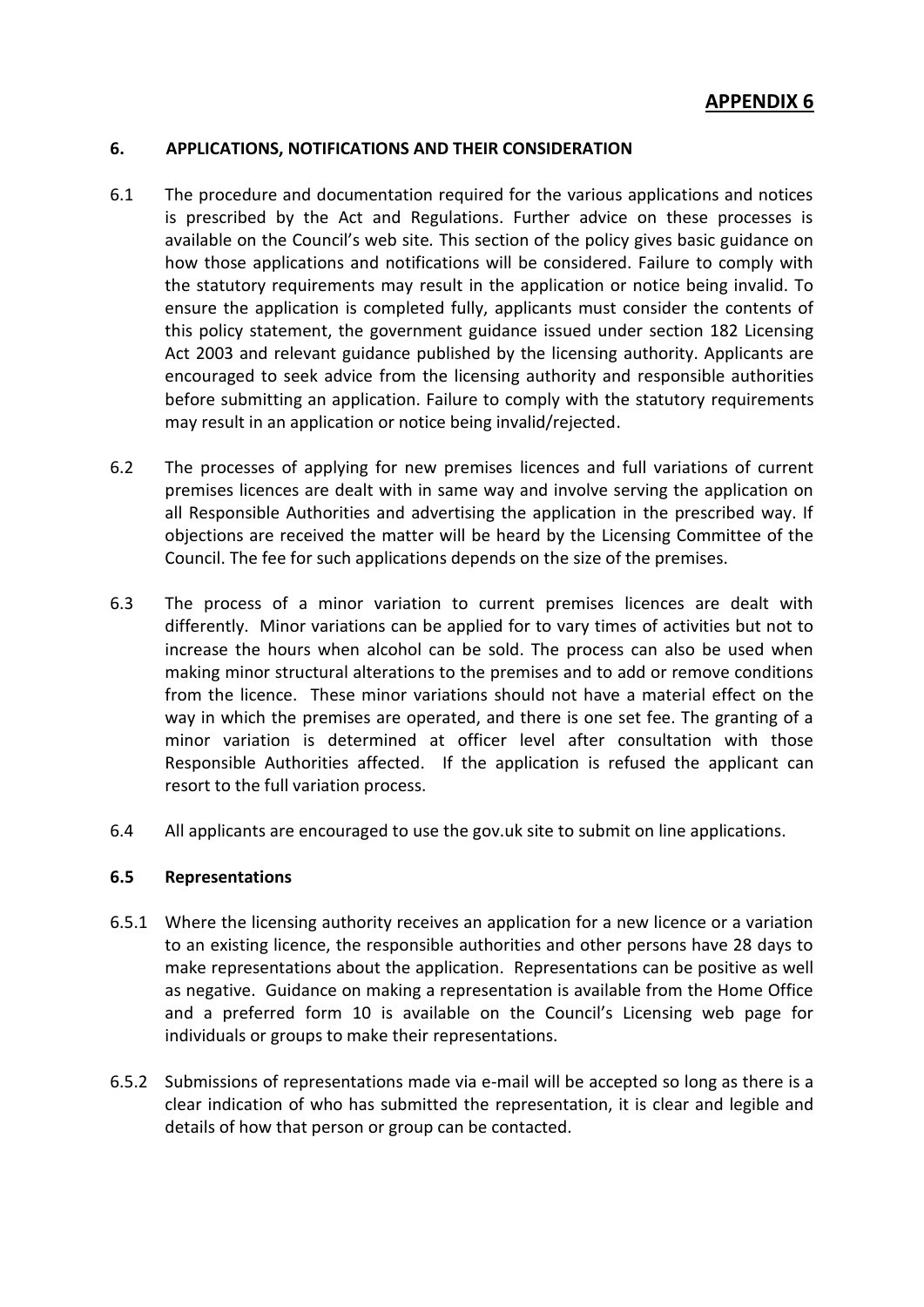- 6.5.3 For a representation to be relevant it should be positively tied or linked by a causal connection to particular premises. Representations received outside the statutory period for making such representations will be invalid and will not be taken into consideration when the application is determined. The Licensing Authority also has the power to reject a representation made by someone other than a Responsible Authority if it finds it to be vexatious or frivolous. An example could be where a representation was made solely on the basis that the application would provide competition to an existing trader, where there is no relevance or link was made to any of the licensing objectives.
- 6.5.4 Members of the public who wish to submit a representation need to be aware that their personal details will be made available to the applicant. If this is an issue, they may contact their ward Councillor or other locally recognised body such as a resident's association about submitting a representation on their behalf. The Council is not able to accept anonymous representations.
- 6.5.5 Where a representation proceeds to a hearing the Hearings Regulations allow for further information to be put forward in support of that representation. However, that material must only relate to the initial representation and must not add new grounds of objection. It is therefore vitally important that as much detail and evidence as possible is included at the time the representation is made. Representations made without supporting detail and evidence may be viewed as frivolous or vexatious and disregarded.
- 6.5.6 It is for the Licensing Authority to determine whether any representation by an interested party is, on its own merits, vexatious or frivolous. The Authority will determine this and make the decision on the basis of what might ordinarily be considered to be vexatious or frivolous.
- 6.5.7 Where representations are received, the characteristics of an area and the impact that the premises may have upon that area, will be a fundamental consideration in determining whether a licence should be granted, and if so what conditions should be attached to it. Conditions will be focused on matters that are within the control of individual licensees and others in possession of relevant authorisations. These matters will centre on the premises being used for licensable activities and the vicinity of those premises. What amounts to the "vicinity" will be a question of fact to be determined in the light of the individual circumstances of the case. Consideration will primarily be given to the direct impact of the licensed activity on those who live, work or are engaged in business or other activities in the area concerned.

### **6.6 Responsible Authorities**

6.6.1 Although the licensing authority is a responsible authority in its own right, it expects other parties such as local residents, Councillors or community groups should make representations in their own right when they are reasonably able to do so rather than rely on the licensing authority to make representations for them.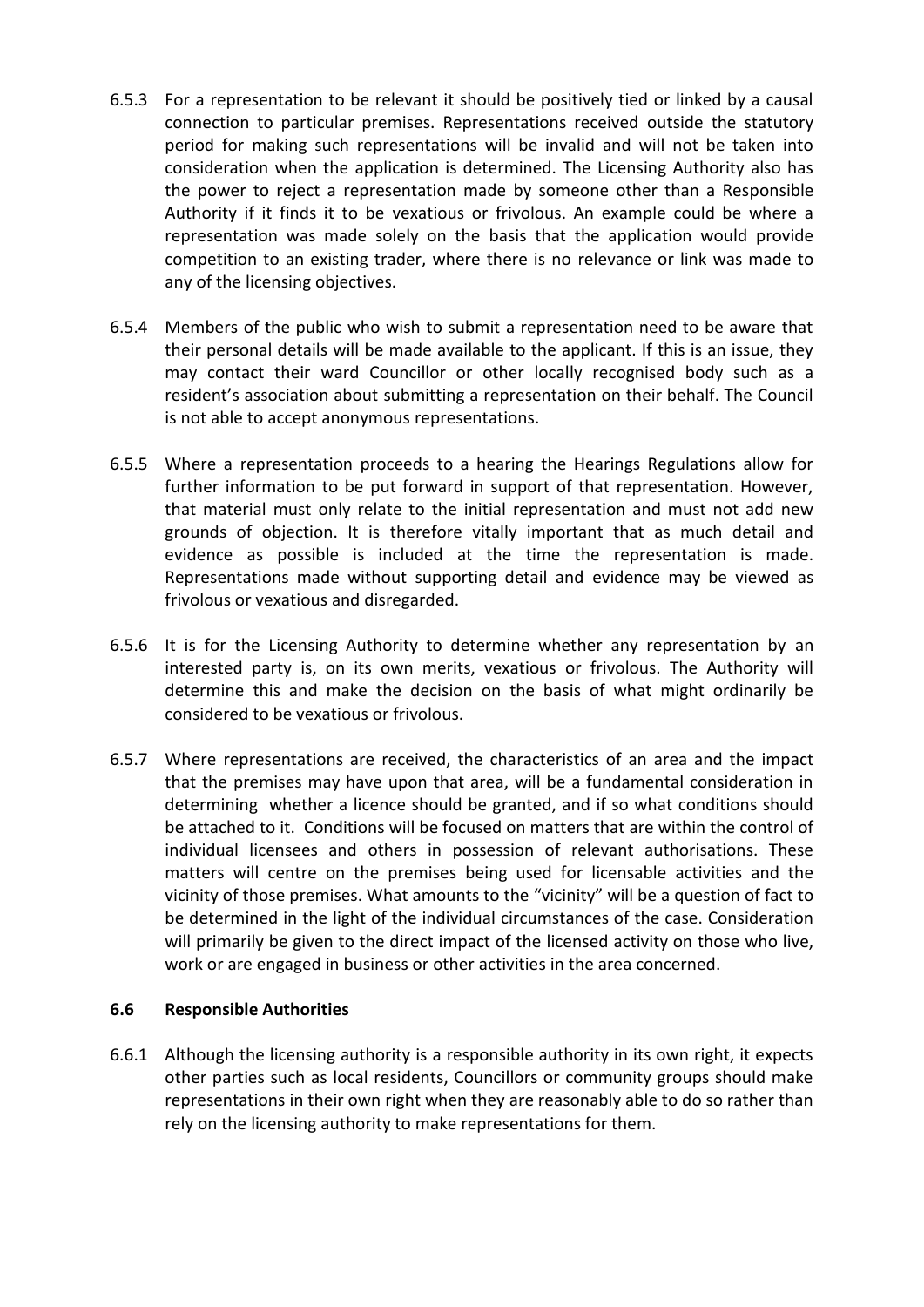6.6.2 The Director of Public Health is responsible for making representations and observations on applications on behalf of health bodies. Public health is not yet a licensing objective but Public Health is a responsible authority under the Licensing Act, and the licensing authority believes that public health has much to add to licensing in relation to the local populations' alcohol related health needs. Health bodies such as Public Health have unique access to data not available to other responsible authorities which may inform licensing decisions. Public Health is useful in providing evidence of alcohol related health harms particularly in relation to cumulative impact policies.

# **6.7 Panel/Committee Hearings**

- 6.7.1 The Act creates a presumption that applications will be granted unless a valid representation is raised. An application will then be determined by the Licensing Committee/Panel unless the issue that led to the representation can be negotiated to an agreed conclusion between the parties.
- 6.7.2 The Authority considers the effective and responsible management of the premises, the instruction, training and supervision of staff and the adoption of best practice in the leisure industry, which may include participation in such schemes as Pub Watch, Best bar None, Purple Flag or Business Improvement Districts, to be amongst the most important control measures for the achievement of all of the Licensing Objectives.

# **7. LICENSING POLICIES**

# **POLICY 1**

**The Authority expects to see evidence of the effective and responsible management of the licensed premises, such as examples of instruction, training and supervision of staff and the**

**adoption of best practice used in the leisure industry, being specifically addressed within the Operating Schedule.**

# *REASON: To ensure the promotion of the licensing objectives.*

- 7.1 Licensing law is not the primary mechanism for the general control of the anti–social behaviour of patrons once they have left the vicinity of the licensed premises, rather it is part of a holistic approach to the management of the District.
- 7.2 Where appropriate the Authority will seek to identify mechanisms that are available for addressing the potential impact of anti-social behaviour arising both in respect of the management and operation of licensed premises themselves and that arising once patrons leave the licensed premises. Regard will be had to the Section 182 Guidance in this respect and the following may be employed to address such behaviour and the potential for cumulative impact.
	- Planning controls.
	- Positive measures to create a safe and clean town centre environment in partnership with local businesses, transport operators and other departments of the local authority.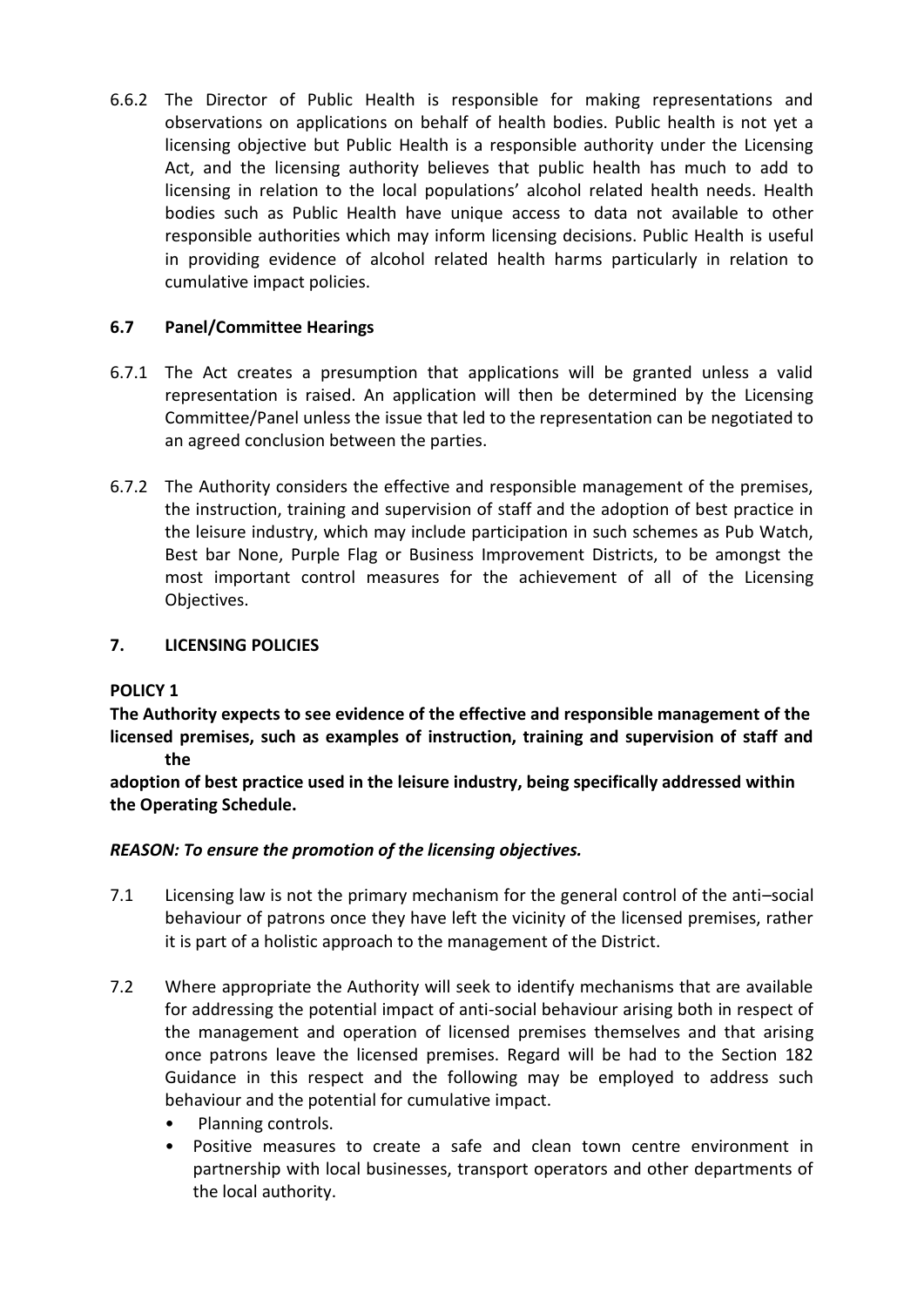- The provision of CCTV surveillance in town centres, taxi ranks, provision of public conveniences open late at night, street cleaning and litter patrols.
- Powers of local authorities to designate parts of the local authority area as places where alcohol may not be consumed publicly.
- The confiscation of alcohol from adults and children in designated areas.
- Police enforcement of the general law concerning disorder and antisocial behaviour, including the issuing of fixed penalty notices.
- Prosecution for the offence of selling alcohol (or allowing such a sale) to a person who is drunk.
- Police powers to close down instantly for up to 24 hours any licensed premises or temporary events on grounds of disorder, the likelihood of disorder or excessive noise emanating from the premises causing a nuisance.
- The power of the police, other Responsible Authorities or a local resident or business to seek a review of the licence or certificate in question.
- Early Morning Alcohol Restriction Orders (EMROs).
- Any other local initiatives that similarly address these problems.

# **POLICY 2**

**When preparing or considering applications, applicants, Responsible Authorities, other persons and the Licensing Authority shall, where appropriate, take into account the following matters in assessing both the potential for the Licensing Objectives to be undermined and the appropriateness of, any conditions which may be offered or imposed on any resulting licence, certificate or permission:**

- **(i) The nature of the area within which the premises are situated.**
- **(ii) The precise nature, type and frequency of the proposed activities.**
- **(iii) Any measures proposed by the applicant in the Operating Schedule.**
- **(iv) The nature (principally in terms of the age and orderliness) and number of any customers likely to attend the licensed premises.**
- **(v) Means of access to and exit from the premises.**
- **(vi) The provision and availability of adequate seating and the restriction of standing areas.**
- **(vii) Noise from the premises or people visiting the premises**
- **(viii) The potential cumulative impact (see below).**
- **(ix) Other means and resources available to mitigate any impact.**
- **(xi) Such other matters as may be relevant to the application.**

# *REASON: To ensure that all relevant matters are taken into consideration during the application process.*

- 7.3 The authority wishes to encourage high quality, well managed premises. The operating schedule should describe how these high management standards will be achieved. In particular applicants will be expected to demonstrate:
	- Knowledge of best practice
	- That they understand the legal requirements of operating a licensed business
	- Knowledge and understanding of the licensing objectives, relevant parts of the licensing policy, and their responsibilities under the Licensing Act 2003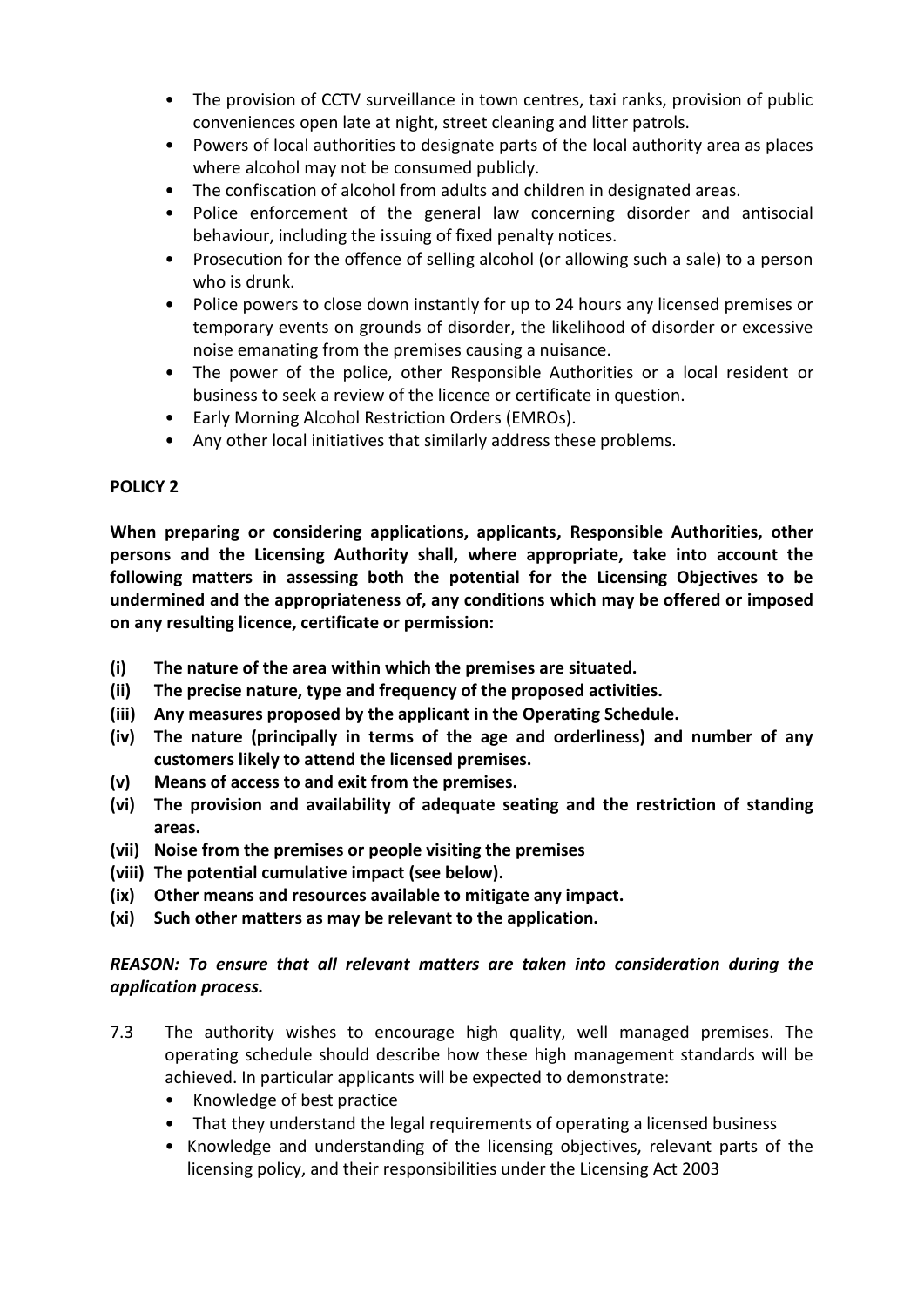- 7.4 The operating schedule must include all of the information necessary to enable the licensing, responsible authorities and members of the public to assess whether the steps outlined for the promotion of the licensing objectives are sufficient. This will mean that applicants will need to complete their own risk assessments on their businesses. Where the operating schedule does not provide enough detail, there is an increased likelihood that representations will be made.
- 7.5 The authority will expect that the completed operating schedule is specific to the premises subject to the application and the licensable activities to be carried out rather than containing general or standard terms 7.6 Levels of noise from licensed premises, which may be acceptable at certain times of day, may not be acceptable later in the evening or at night when ambient noise levels are much lower. The main impact of customers arriving, queuing and leaving should be confined to principal pedestrian routes as far as possible. The impact of noise arising from patrons that are temporarily outside the premises (e.g. smoking or moving from one part of the premises to another), must be recognised and mitigated against.
- 7.7 Applicants should carefully consider the hours that they will wish to operate for each licensable activity and when to close their premises for the entry of customers and to require them to leave. They should consider each licensable activity separately and carefully, and reflect this in their operating schedule. Shops, stores and supermarkets will normally be permitted to sell alcohol and or late night refreshment at any time when they are open for shopping unless there are good reasons related to the promotion of the licensing objectives for restricting these hours.
- 7.8 Applicants should consider the benefits of stopping serving alcohol before other licensable activities stop and a suitable time before the premises close and customers must leave. In noise-sensitive areas operators should consider ceasing the playing of dance music and switching to quieter, slower tempo music with a less pronounced beat for a period prior to the closure of the premises.
- 7.9 Applicants should also consider making arrangements with local transport operators to provide information to customers to ensure they can access public transport and leave the vicinity of the premises quickly by the most appropriate route.
- 7.10 The Authority is mindful of the responsibilities that licence holders have for preventing anti-social behaviour on and within the vicinity of their premises. The Authority must, however, also bear in mind its statutory duty under the Crime and Disorder Act 1998 to do all it can to prevent crime and disorder in the District. Where appropriate, conditions will be imposed which reflect local crime prevention strategies.
- 7.11 Applicants are expected to have carried out the relevant assessments under other legislation (e.g. fire precautions, health and safety at work, etc) prior to submitting their applications. These assessments should be used to identify particular issues which may need to be addressed in the operating schedule in order to ensure that the objectives will not be undermined. Suggested methods of addressing Policy 2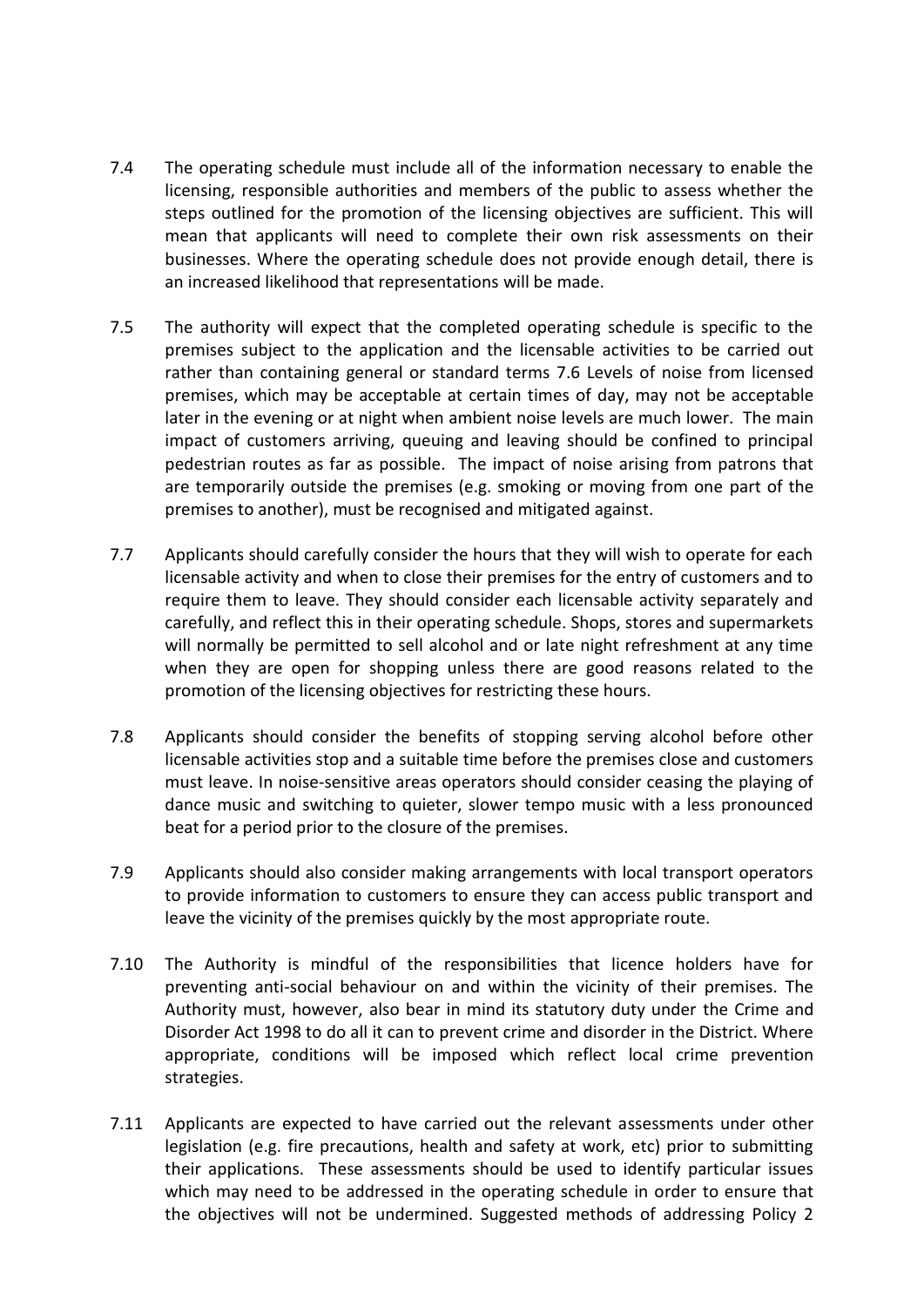may be outlined in more detail in any guidance issued by the Responsible Authorities but could include the matters listed below where appropriate.

- 7.12 Examples of recommended management practice to minimise Crime and Disorder:
	- The provision of seating and restriction of 'standing only' premises to provide less congestion and potential for disorder
	- Use of CCTV both within and outside the premises.
	- Metal detection and search facilities.
	- Procedures for risk assessing promotions and events such as "happy hours" and plans for minimising such risk.
	- Measures to prevent the use or supply of illegal drugs.
	- Employment of licensed door supervisors and other appropriately trained staff.
	- Participation in an appropriate Pub Watch Scheme or other such scheme aimed at achieving a safe, secure and social drinking environment e.g. bar tariffs (for all bar price lists to carry a guide of how many units of alcohol each individual drink contains) and recommendations that all licensees, managers or supervisors attend regular meetings or send a representative if they cannot attend.
	- The licensee providing a taxi call point, waiting and concierge service for taxi marshalling at the licensed premises.
	- Use of measures aimed at ensuring patrons are more relaxed and quieter when leaving the licensed premises e.g. playing quieter music and promoting nonalcoholic drinks towards the end of the event, ensuring good lighting outside the premises, staggering the closing time with regard to nearby licensed premises, etc.
- 7.13 Examples of recommended management practice to ensure public safety:
	- The preparation and application of appropriate risk assessments.
	- The setting and monitoring of occupancy levels for the premises.
	- Reasonable facilities, access and egress for people with disabilities.
	- Having glassware policies.
- 7.14 Examples of recommended management practice for the protection of children and vulnerable adults:
	- Exclusion from the premises in certain circumstances.
	- Implementation of a robust proof of age scheme.
	- Training staff in their responsibility not to serve to a person when drunk
	- Encouraging staff to attend vulnerability training
	- Providing facilities to support vulnerable adults when assistance is required. (access to phone and/or charge, cold water, safe room away from others)

# 7.15 **Supply of Alcohol (Off Sales)**

- the display of prominent warning notices about the supply of alcohol to minors;
- knowledge of the offences which adults can commit by buying alcohol for minors;
- the requirements for production of satisfactory proof of age;
- a commitment to the promotion of age verification schemes (i.e. Challenge 21 /Challenge 25);
- whether any high strength beers, lagers, ciders, etc will be made available for sale.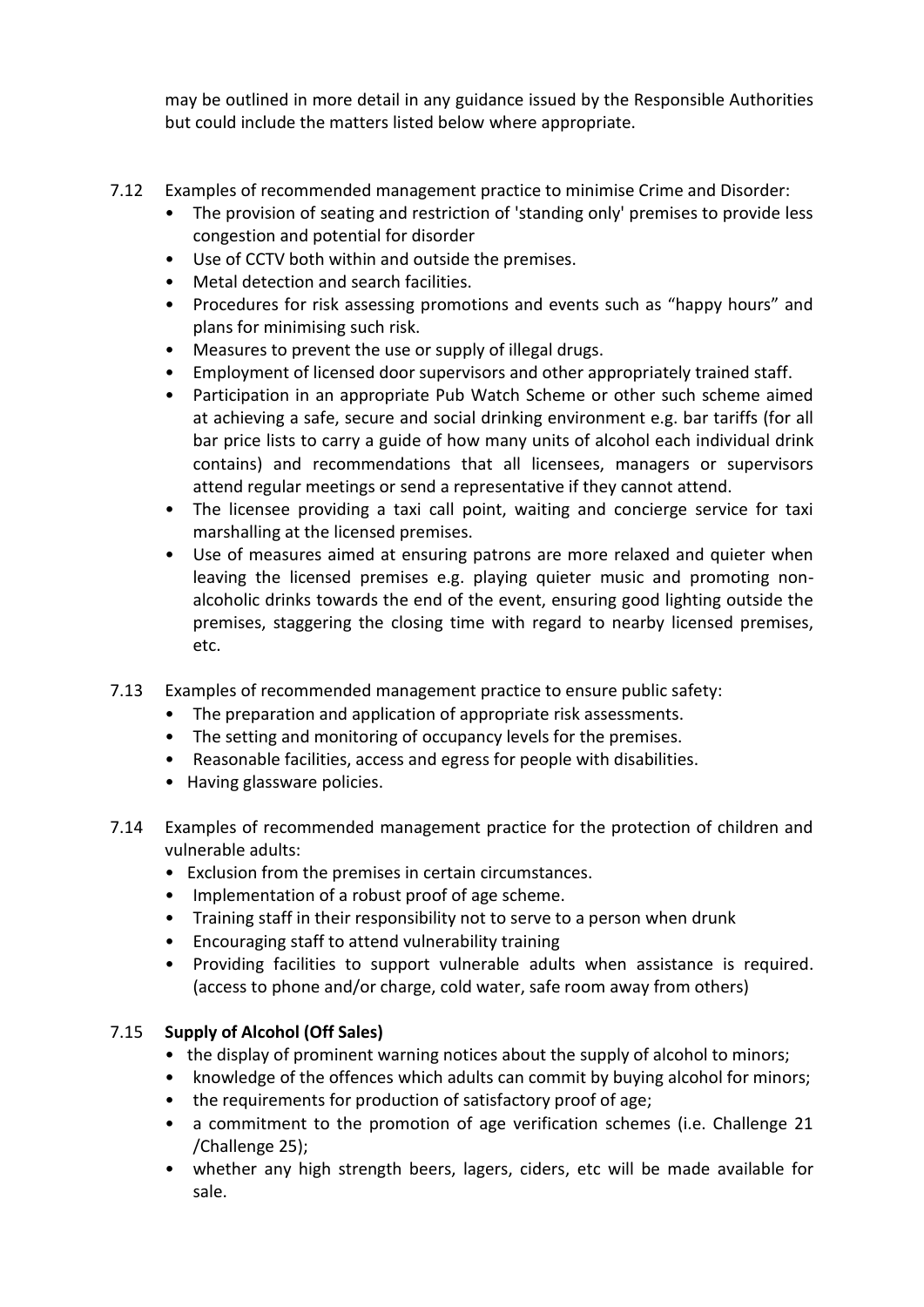- 7.16 Examples of recommended management practice for preventing nuisance:
	- Keeping doors and windows of licensed premises closed to minimise noise breakout.
	- Sound limiting devices, or insulation to contain sound and vibration so as to address noise break-out not only from music but also, for example, from air handling equipment, generators or patrons.
	- With popular premises that attract queues ensuring that the direction of any queue is away from residential accommodation.
	- Proper and adequate door supervision.
	- Erecting prominent notices at the exits to premises asking customers to leave quietly and not to slam car doors and repeating such requests verbally.
	- Reducing the volume of music towards the end of the evening and where appropriate playing quieter, more soothing music as the evening winds down.
	- Arrangements with licensed taxis or private hire vehicles to take patrons from the premises.
	- In appropriate cases door supervisors or a manager patrolling nearby streets to assess for themselves whether there is a problem and how best to deal with it.
	- Banning people who regularly leave in a noisy fashion and liaising with other premises on such bans.
	- Where the premises have a membership scheme, including provisions in the conditions of membership concerning conduct and noise when leaving the premises.
	- Adequate provisions for dealing with litter/refuse arising from the operation of premises.
	- Appropriate times for, and methods of dealing with, bottle delivery, disposal and collection.
	- The licensee providing a help line or contact number for concerned residents.
- 7.17 In some cases it may be helpful for applicants and/or their advisors to discuss their draft Operating Schedule with representatives of Responsible Authorities, before it is submitted. This will help ensure it properly addresses all relevant issues that might give rise to concern.
- 7.18 In order to provide a consistent and clear approach, when considering the addition of conditions to a licence the Licensing Authority will where possible use a condition from a 'pool of potential conditions' that has been agreed by all the Licensing Authorities in Nottinghamshire. Other Responsible Authorities will be encouraged to do likewise.
- 7.19 Any condition attached to a licence or certificate should be:
	- clear
	- Enforceable
	- Evidenced
	- Proportionate
	- Relevant
	- be expressed in plain language capable of being understood by those expected to comply with them
- 7.20 As a general rule, the Licensing Authority will seek to avoid attaching conditions that duplicate existing legal requirements and obligations imposed by other regimes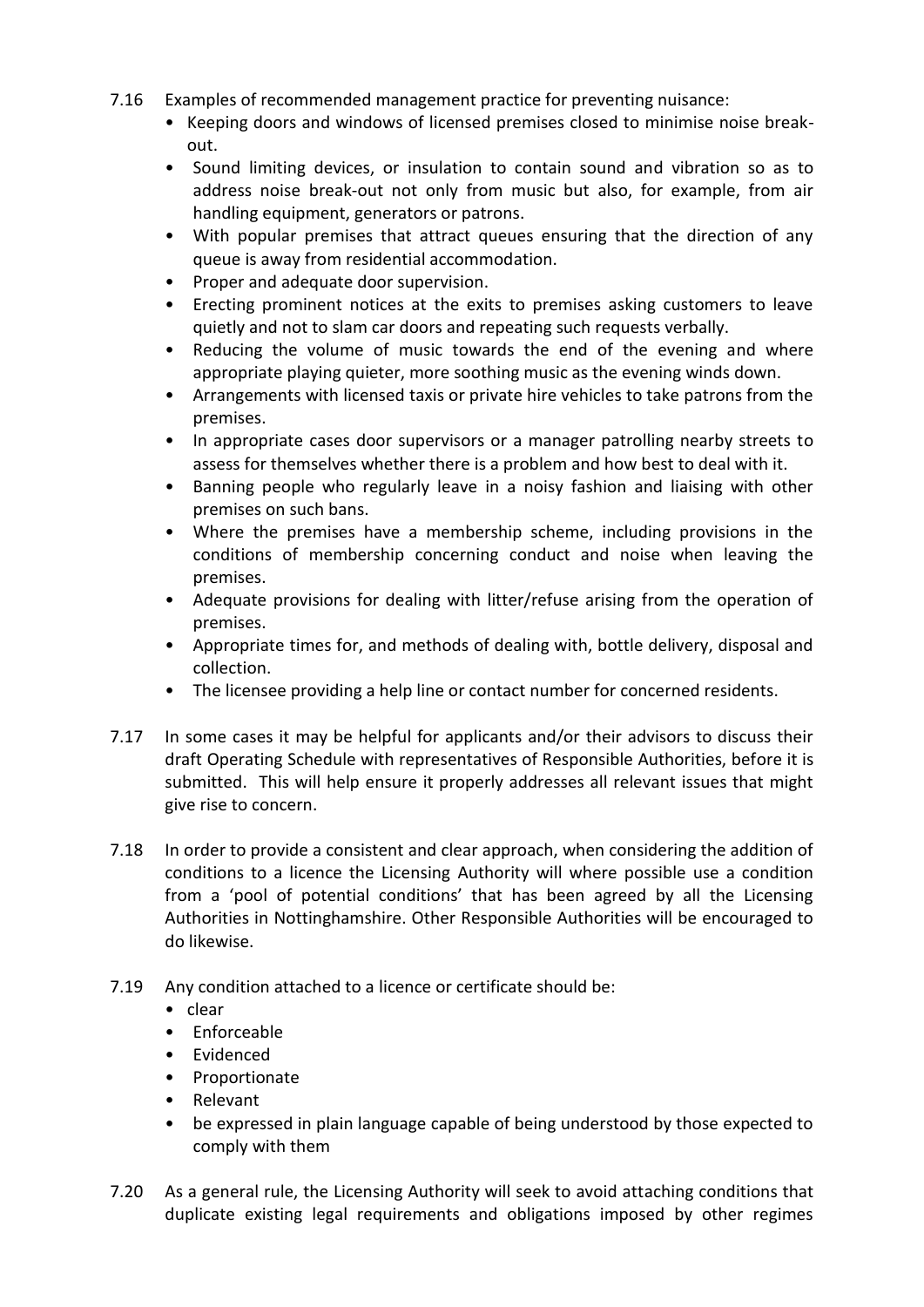unless such obligations and requirements fail to adequately address the specific circumstances of the case.

### **7.21 Outside Areas**

- 7.21.1 The prohibition on smoking in enclosed public spaces has increased the demand for outside areas. Applicants are reminded that whilst they can be a valuable addition to the business, they can cause increased nuisance and disorder for residents. Operating schedules should detail how noise nuisance and disorder will be dealt with.
- 7.21.2 Although consumption of alcohol is not a licensable activity, if the plan does not show outside area such as beer gardens or similar, then any premises licence authorising the sale of alcohol on the premises only would not authorise the use of such areas.

### **7.22 Large Scale Events**

7.22.1 Existing licensed premises which intend to run one-off large scale events (and particularly dance events) are encouraged to consult with the responsible authorities and the Safety Advisory Group well in advance of the event taking place, to ensure that the event does not undermine the licensing objectives.

### **7.23 Cumulative Impact**

- 7.23.1 Cumulative Impact Assessments (CIA's) were introduced in the Licensing Act 2003 by the Policing and Crime Act 2017.
- 7.23.2 This potential impact on the promotion of the Licensing Objectives by a significant number of licensed premises concentrated in one area is called "cumulative impact". This should not be confused with the issue of "need" which relates to the commercial demand for licensed premises and cannot be taken into account when determining licensing applications.
- 7.23.3 A cumulative impact assessment (CIA) may be published by a licensing authority to help it to limit the number or types of licence applications granted in areas where there is evidence to show that the number or density of licensed premises in the area is having a cumulative impact and leading to problems which are undermining the licensing objectives. CIAs relate to applications for new premises licences and club premises certificates and applications to vary existing premises licences and club premises certificates in a specified area.
- 7.23.4 The CIA must include a statement saying that the licensing authority considers that the number of premises licences and/or club premises certificates in one or more parts of the area described is such that it is likely that granting further licences would be inconsistent with the authority's duty to promote the licensing objectives. As part of the publication a licensing authority must set out the evidential basis for its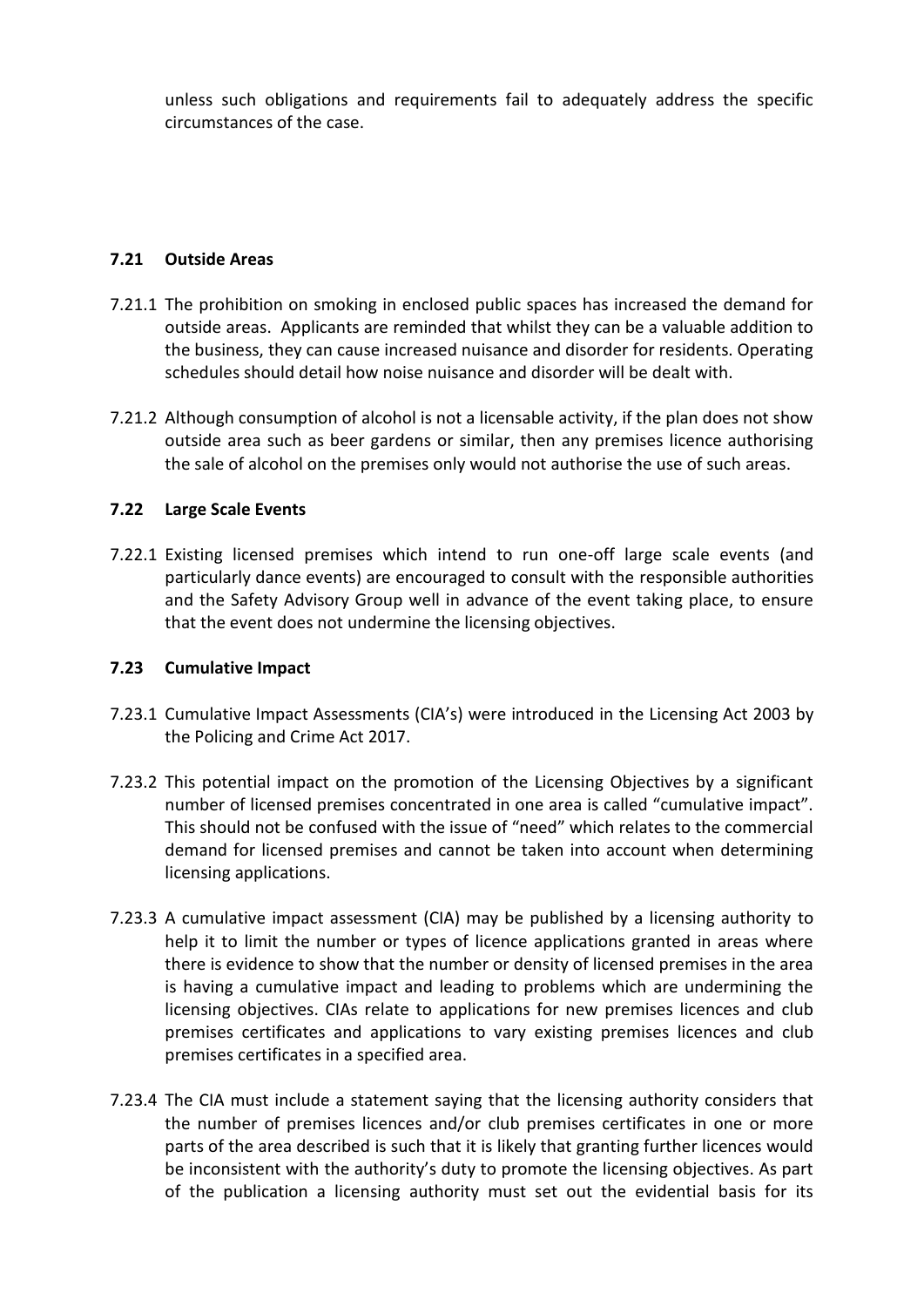opinion. Any CIA published by the Council will be summarised in the Statement of Licensing Policy.

- 7.23.5 The absence of a CIA does not prevent any responsible authority or other person making representations on an application for the grant or variation of a licence on the grounds that the premises will give rise to a negative cumulative impact on one or more of the licensing objectives, However, in each case it would be incumbent on the person making the representation to provide relevant evidence of cumulative impact.
- 7.23.6 Having taken into account the evidence presented, the Council is satisfied that there are no areas within the Newark and Sherwood District presently suffering from cumulative impact. Should this situation change, the Council will consider the available evidence and consult with those bodies and individuals listed in the Licensing Act 2003. If the Council is satisfied that it would be appropriate to publish a CIA, it will be published on the Council's website and a summary will be included in this statement of licensing policy.
- 7.23.7 Responsible Authorities and Interested Parties may still make representations on specific applications concerning cumulative impact even though those applications are not for premises in an area covered by a cumulative impact Policy. In such circumstances the application may be refused, (though there will be no presumption that this will be the case), and the Authority may then choose to review this Statement of Policy and consult as to whether the particular area should be designated as an area to which a cumulative impact Policy should apply.

### 7.24 **Public Space Protection Orders**

7.24.1 The authority supports the use of public space protection orders as a tool to prevent alcohol related crime and disorder in the streets. The authority expects premises that operate in areas where DPPOs have been implemented to have measures in place to ensure that their customers do not contribute to drink related anti-social behaviour.

### 7.25 **Encouraging Diversity**

- 7.25.1 The Licensing Authority recognises that creating a vibrant night time economy is important. Key to this is ensuring that the area appeals to a wide group of people including families and older adults who may not wish to frequent premises where the main, if not only attraction is the consumption of alcohol.
- 7.25.2 Applications for premises whose predominant offer is vertical drinking are not encouraged, but if applications are made for such premises, it is expected that the operating schedule will demonstrate robust arrangements for promoting the licensing objectives.

#### **7.26 Provisional Statements**

7.26.1 Where it is proposed to build or alter premises which may require a premises licence then the Licensing Act permits an application for a Provisional Statement. This application is dealt with in the same way as an ordinary application but does not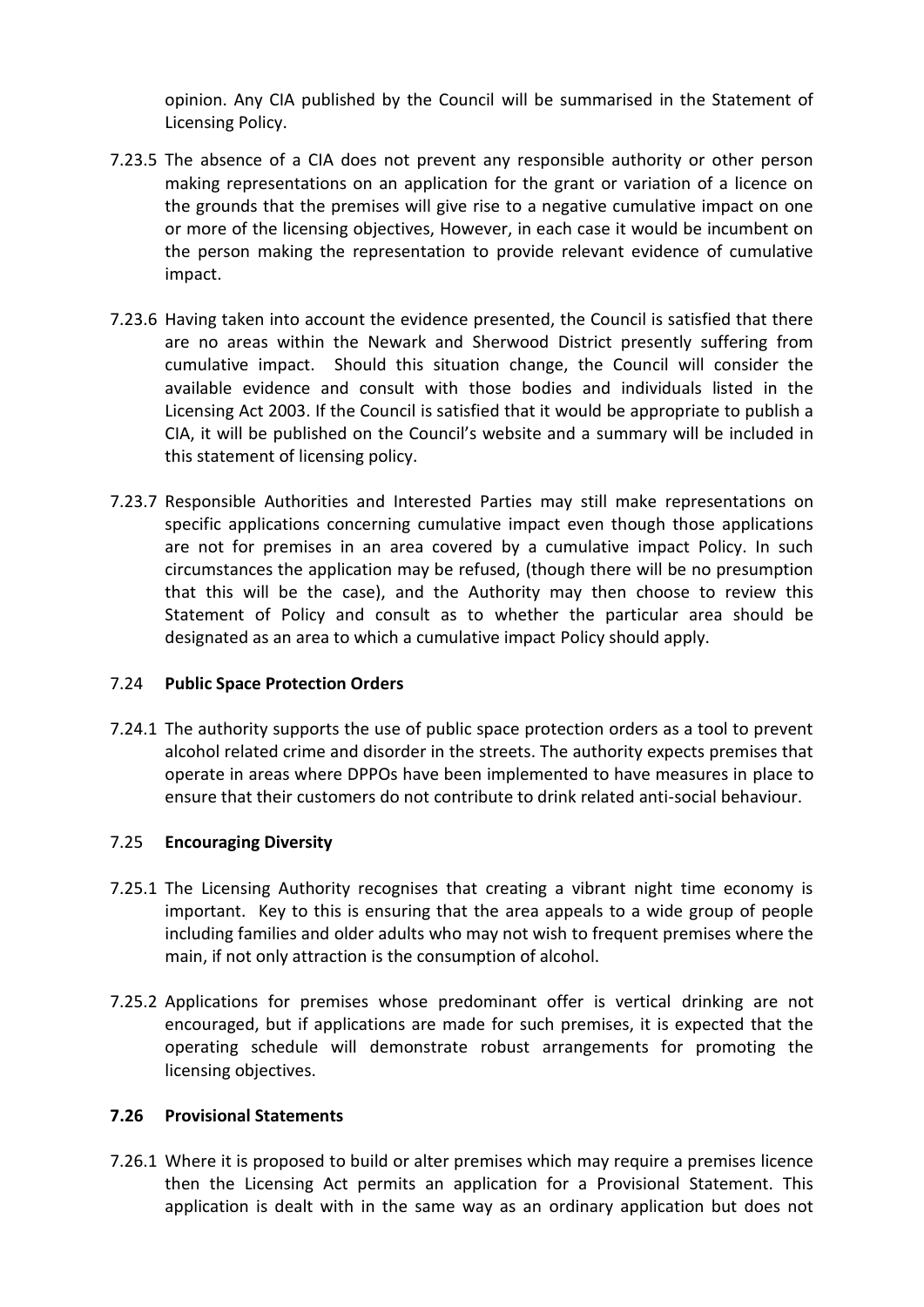result in the issue of a premises licence. That is applied for when the premises are complete.

7.26.2 Where a provisional statement has been issued by the Authority and the relevant works are completed satisfactorily then any subsequent application for a premises licence must be granted and any objection which could have been raised at the Provisional Statement stage must be disregarded.

### **7.27 Adult Entertainment**

- 7.27.1 The potential for the provision of adult entertainment to impact on the licensing objectives is recognised in the prescribed application form and all applicants are required by the prescribed application form to indicate in their operating schedules whether they intend to provide any such entertainment which may give rise to concerns in respect of children.
- 7.27.2 Applicants for new licences or variations of existing licences must also indicate the nature of any adult entertainment to be carried out at the premises. Where this section contains no information it will be assumed that there are no intentions to allow such activities and the licensing authority will impose a condition to that effect.
- 7.27.3 Newark and Sherwood District Council has adopted Schedule 3 Local Government (Miscellaneous Provisions) Act 1982 which means that venues proposing to provide sexual entertainment must apply for a sexual entertainment venue licence in addition to the premises licence under the Licensing Act 2003.
- 7.27.4 There is an exemption under the Local Government (Miscellaneous Provisions) Act 1982 that does permit premises to offer sexual entertainment no more than 11 times a year and no more frequently than monthly. Where operators intend to take advantage of this exemption, the licensing authority expects a clear explanation in the operating schedule of the proposed signage, publicity and external advertising/display materials. Explicit material should not be visible while signage relating to the nature of the entertainment and the exclusion of children should be prominent and conspicuous.
- 7.27.5 The provision of adult entertainment on premises may mean that access by children will not be permitted during periods when such entertainment is taking place. The Authority expects licensees to ensure that any age restrictions for shows or entertainment of an adult or sexual nature are properly complied with. In addition it may be appropriate to impose age restrictions for persons working in the premises, and applicants are advised to also consider the wider crime and disorder issues which can be associated with such forms of entertainment, such as issues relating to drugs and prostitution.
- 7.27.6 Responsible Authorities are likely to continue to consider all applications involving adult entertainment very carefully with regard to the promotion of the licensing objectives within the vicinity in which the premises are located.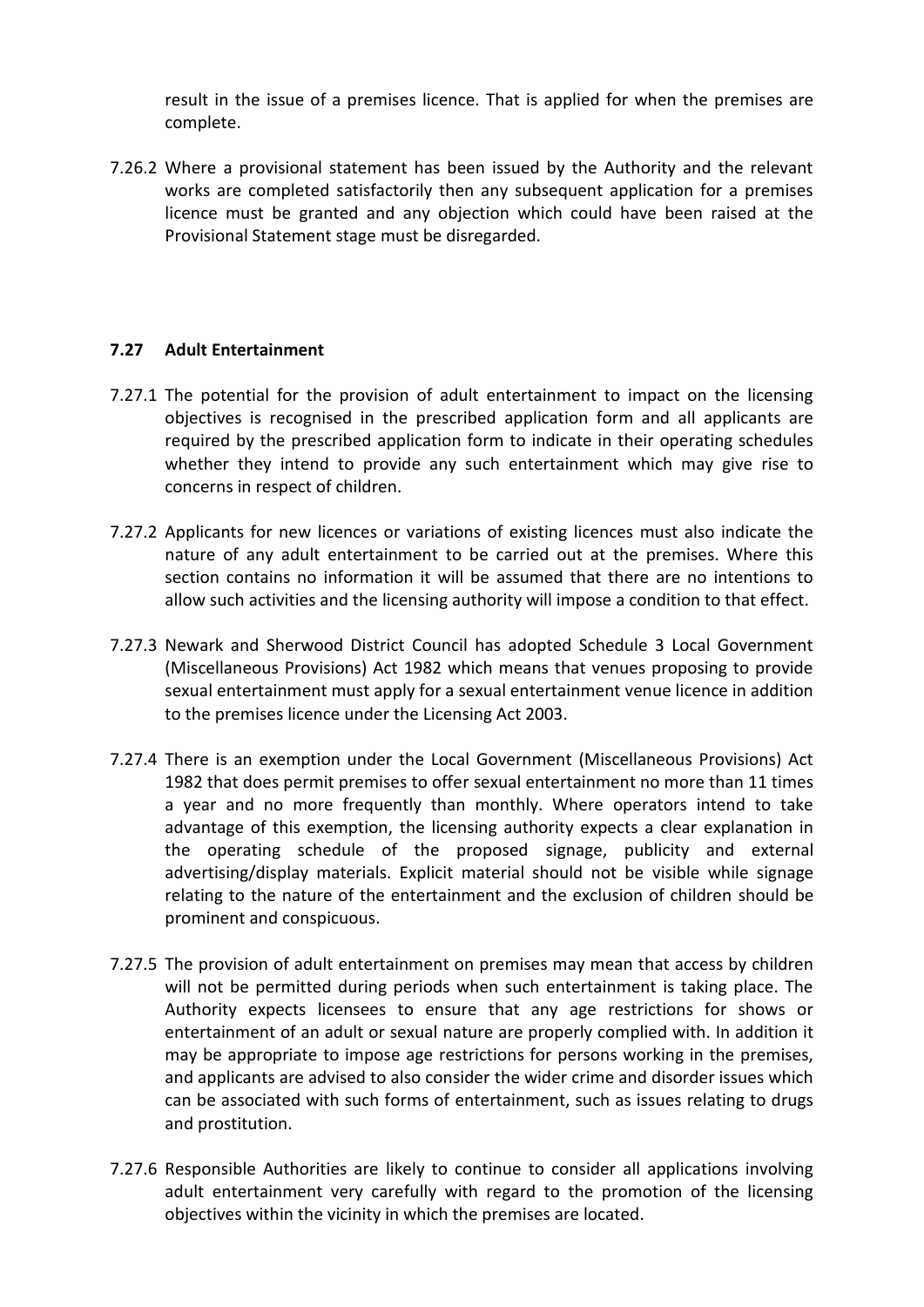### **7.28 Licence Suspensions**

- 7.28.1 The Licensing Act 2003 requires Licensing Authorities to suspend a premises licence or club premises certificate if the annual fee is not paid when it is due unless an administrative error or dispute has been notified to the Licensing Authority. In such cases there will be a grace period of 21 days to allow the matter to be resolved. If the matter is not resolved within the grace period the licence must be suspended.
- 7.28.2 Where such a suspension takes place the Licensing Authority must give a minimum of two days notice and may inform the police and other Responsible Authorities of the suspension. All licensable activities must cease when the suspension takes effect. The suspension will only cease on payment of the outstanding fee irrespective of any transfer or hearing which may take place.

### **7.29 Reviews**

- 7.29.1 At any stage following the grant of a premises licence or club premises certificate a Responsible Authority, business, organisation or other persons may ask for a review. Evidence will however be required to show that a specific concern exists relating to one or more of the licensing objectives**.**
- 7.29.2 Where a review Hearing is held the Licensing Authority has a variety of options that it may take ranging from taking no action at all, to varying conditions or suspending or revoking the licence. The Guidance reminds the Authority that the powers of review are to be used in the interests of the wider community and not that of the individual licence/certificate holder. Whilst the financial circumstances of the licence/certificate holder will be a consideration for the Licensing Authority, the promotion of the licensing objectives will be the Authority's primary concern. In some circumstances e.g. the use of premises for the purchase and consumption of alcohol by minors, revocation may be considered an appropriate course of action, even in the first instance.

# **7.30 Early Morning Alcohol Restriction Orders (EMRO)**

- 7.30.1 The legislation gives Licensing Authorities discretion to restrict sales of alcohol by introducing an Early Morning Alcohol Restriction Order to restrict the sale or supply of alcohol to tackle high levels of alcohol-related crime and disorder, nuisance and anti-social behaviour. The order may be applied to the whole or part of the Licensing Authority area, and if relevant on specific days and at specific times. The Licensing Authority must be satisfied that such an order would be appropriate to promote the licensing objectives.
- 7.30.2 The only exemptions relating to EMROs are New Year's Eve and the provision of alcohol to residents in premises with overnight accommodation by means of mini bars and room service.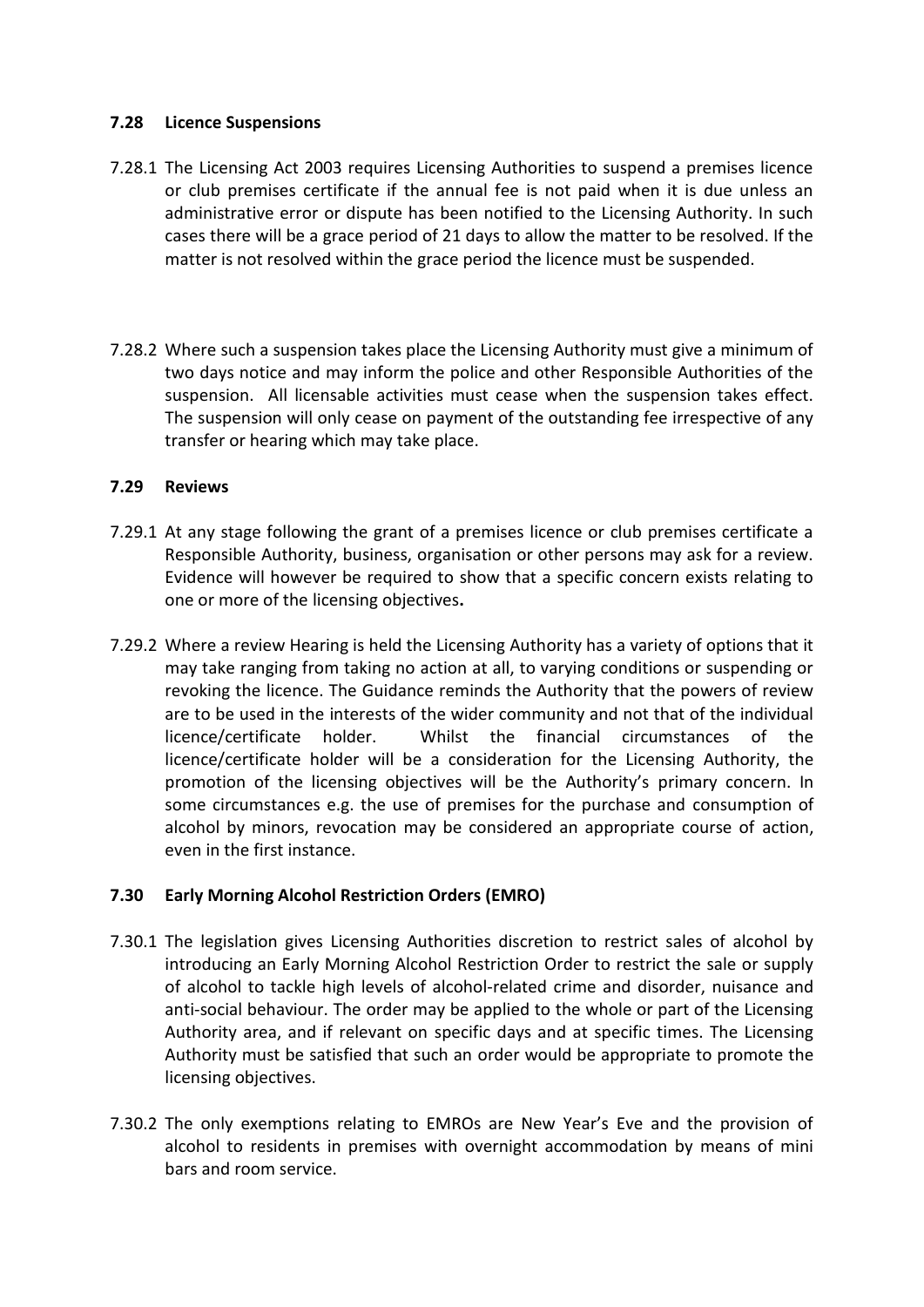7.30.3 The decision to implement an EMRO should be evidence based and may include consideration of the potential burden imposed as well as the potential benefits.

### **7.31 Personal Licences**

7.31.1 In most cases the Authority is under a duty to grant a Personal Licence so long as the applicant meets the criteria prescribed in section 120 of the Act. Where an applicant for a Personal Licence has certain types of conviction ( for relevant or foreign offences as defined by the act) or, has been required to pay an immigration penalty the Authority is required to notify the police, and, in the case of immigration offences and penalties, the Secretary of State. In these cases a licence will still be granted unless an objection is received within the prescribed period.

### **POLICY 3**

**When considering an objection notice or immigration objection notice the authority will take the following matters into consideration:**

- **(i) The circumstances in which the offences were committed or the penalty imposed;**
- **(ii) The period that has elapsed since the offence(s) were committed or the penalty imposed;**
- **(iii) Whether the offences/penalty reveal a pattern of offending or were a one-off occurrence; and**
- **(iv) Any mitigating circumstances.**

**In consideration of an objection notice the Authority will reject the application/revoke the licence if it considers it appropriate to do so in order to promotion of the crime prevention objective.**

**In consideration of an immigration objection notice the Authority will reject the application/revoke the licence if it considers it appropriate to do so for the prevention of illegal working in licensed premises.**

*REASON: Prevention of crime is both an objective of the Licensing Act 2003 and an important responsibility of the Authority under the Crime and Disorder Act 1998. Granting a licence to a person with relevant convictions will in many cases undermine rather than promote the crime prevention objective. Similarly granting licence to a person convicted of an immigration offence or who has paid an immigration penalty will in many cases undermine the prevention of illegal working in licensed premises which itself is a crime.*

- 7.31.2 Where a Personal Licence holder is convicted of a relevant offence the Court may order that the licence be forfeit. If an applicant is convicted of a relevant offence during the application period and this only comes to light after the licence has been granted or renewed then the Authority must notify the Chief Officer of Police and if an objection notice is lodged within the relevant period a Hearing will be held to determine whether the licence should be revoked.
- 7.31.3 Where the authority is aware that a Personal Licence holder has been convicted of a relevant offence, foreign offence or required to pay an immigration penalty it may suspend the licence for a period not exceeding six months or revoke the licence. Before doing so the Authority will serve a notice on the personal licence holder inviting them to make representations within 28 days regarding: